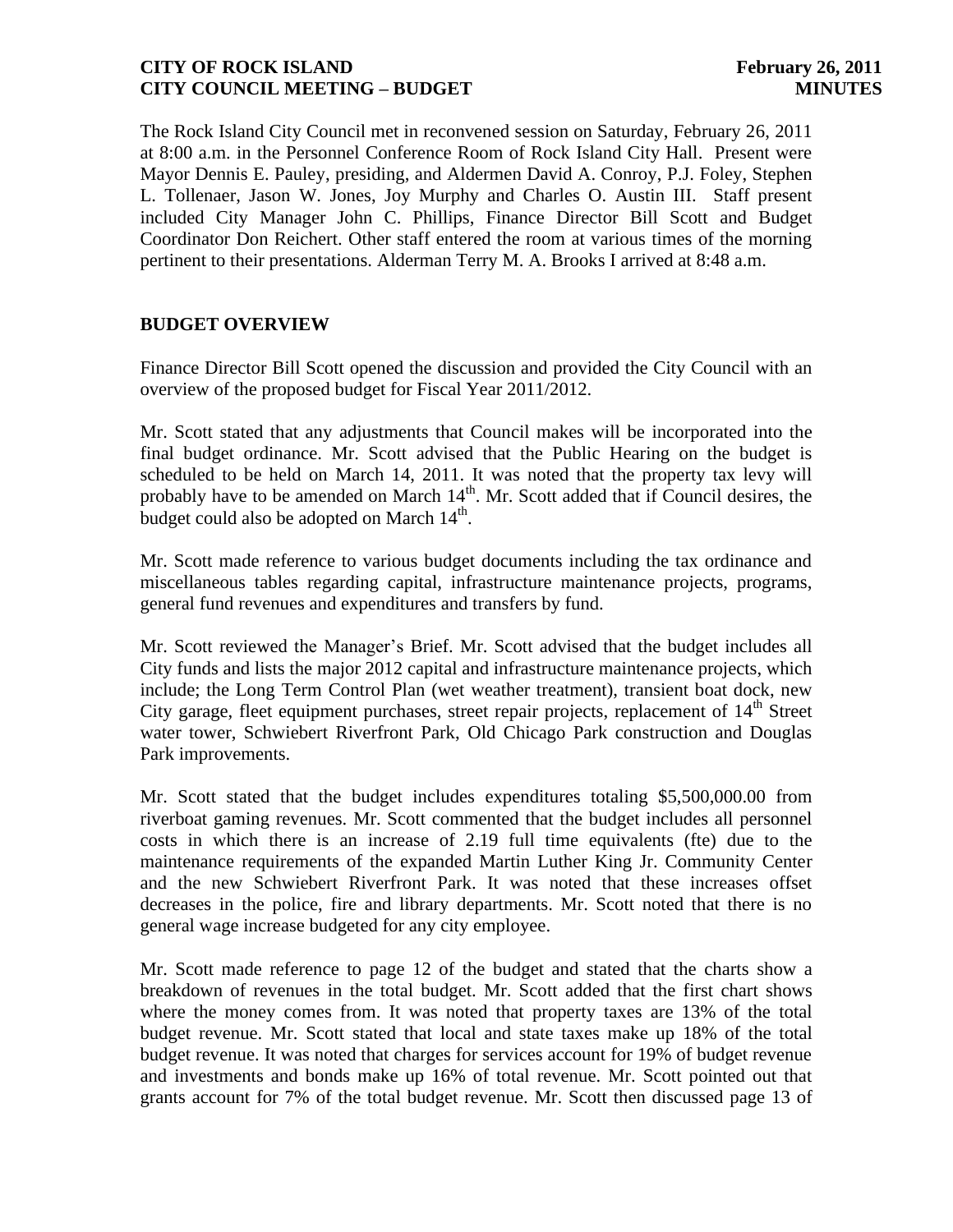the budget on where the money is being spent. Mr. Scott offered that 32% of the total budget is in personnel. It was noted that services account for 19% of the total budget. Mr. Scott stated that capital is 21% of the budget. Mr. Scott further discussed both charts.

Mr. Scott then referenced issues regarding the budget including the property tax levy, motor fuel costs and flood projections. Mr. Scott advised that Council adopted the levy in December in which the levy is up \$190.000.00 or a 1.7% increase, which is the same projected increase in the equalized assessed value. Mr. Scott commented that there would be no change in the property tax rate and this is done with the interest rate assumption of 7.5%. It was noted that the General Fund actually decreased about \$124,000.00 with the pension funds from the prior year and there is no increase for library and parks. Mr. Scott commented that this is where the City is at the moment.

Mr. Scott addressed Council and stated that the governor has since passed the pension legislation. It was noted that the actuarial report the City received was set at 8.0%. It was the direction of the City to go to 7.5%. Mr. Scott advised that it is recommended for one (1) year to go back to 8% based on the actuarial report. It would not change the amount of the levy; it would still be a 1.7% increase and no change in the rate, but it would provide a 3% increase of library and parks. Mr. Scott advised that last Monday, City Manager Phillips proposed another change and this is due to the adjustment being made for the animal control staffing. Mr. Scott pointed out that the City has a surplus in the General Fund of about \$12,000.00 coupled with the change in animal control would give the City approximately another \$74,000.00 to work with.

Mr. Scott explained that if that adjustment was made then there would be no change in library and parks from what was just proposed in regards to the interest rate assumption. The General Fund would go down a little, but that would be offset by the reduction in expenditures. It was noted that the total levy would go up by about \$115,000.00, which is just over a 1.0% increase and the tax rate would go down from 2.38 to 2.37. Mr. Scott added that the income tax and use tax are based on census numbers and staff used the preliminary census numbers, which were actually less than what the final census numbers were when it came out. It was noted that now, there is an additional \$93,000.00, which brings the total to \$168,000.00. Mr. Scott stated that those revenues could be increased and the property tax revenues could be decreased and that would take the tax rate from 2.38 to 2.34.

Council and Mr. Phillips discussed the property tax levy issue.

Public Works Director Bob Hawes discussed the motor fuel price increases and flood projections. Mr. Hawes stated that fuel prices are increasing. Mr. Hawes advised that staff recalculated the projections assuming that fuel costs would increase 20% over the next 16 months and if that happens, the fuel budget will be about \$180,000.00 short. Mr. Hawes further discussed this issue.

Mr. Hawes stated that the budget is built on a normal flood which is 16 feet. It was noted that the probability of 16 foot flood is 48%. Mr. Hawes advised that the current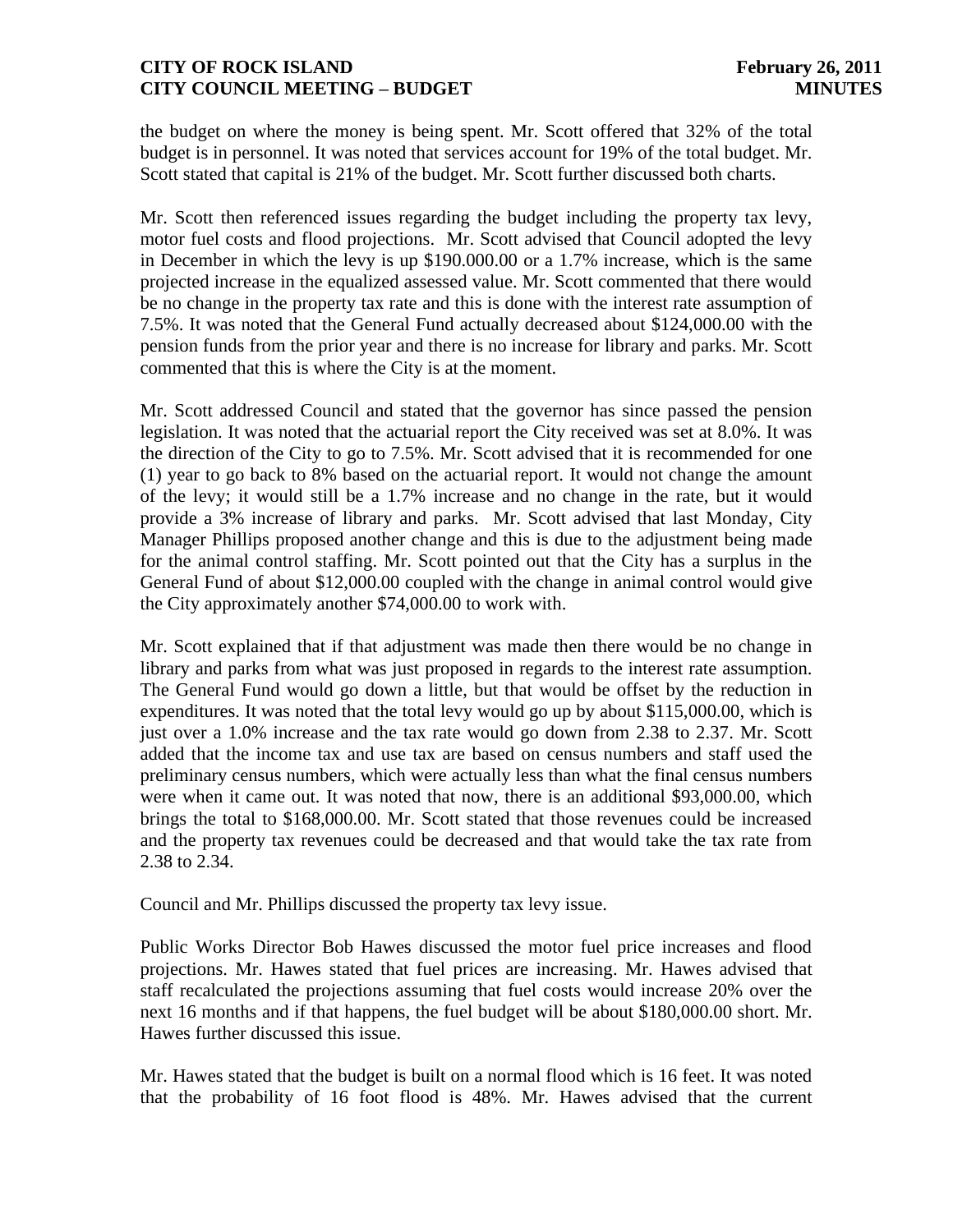probability for this April is 99% plus. Mr. Hawes commented that the normal probability for a record flood is 22 feet and 6 inches, which is slightly less than 1.0% and now the probability is 33%. Mr. Hawes advised that the probability of a 26 foot flood is typically 0 and now it is 12%. Mr. Hawes further discussed the flood issue.

Council further discussed the property tax levy issue, motor fuel issue and the flood issue.

After the overview of the 2011-2012 Budget, each scheduled department presented their budget to Council.

# **MARTIN LUTHER KING CENTER**

Martin Luther King Center Director Jerry Jones presented the King Center's 2011/2012 Budget.

Mr. Jones stated to Council that overall, there is a 79% decrease in the Martin Luther King Center, which is mostly attributed to the lack of the project in next year's budget. Mr. Jones added that actually, it will be a very small increase of approximately \$34,000.00, and much of that can be tied to the added cost to maintain the new facility.

Mr. Jones advised that the full time staff will remain at the same level. However, the King Center is looking to increase its part-time staff for a total of 3.76 fte's. Mr. Jones indicated that the increase in personnel costs are funded entirely by grants and if the grants go away then the people go away.

Mr. Jones indicated that it is anticipated that the completion date for the King Center expansion project will be in April with the grand opening in May. Mr. Jones advised that at this time, the fundraising is short by about \$150,000.00.

Mr. Jones stated that the King Center Board will be looking at how to more effectively fundraise in the future. It was noted that the King Center is working on raising funds for operations through a partnership with the Metropolitan Youth Program of approximately \$22,000.00. Mr. Jones advised that other priorities for the King Center Board include; maximizing the use of the new community room concerning the liquor variable and to explore the idea of leasing space in the new facility for offices.

Mr. Jones indicated that there could be a lot of potential problems with the government seeking to cut back funding now and for next year. It was noted that this would make a major impact on King Center programming. Mr. Jones added that with the decrease of CDBG funding, this would reduce services and personnel.

Council discussed the fundraising efforts as it relates to firming up pledges and possible other funding sources as it relates to issues regarding the King Center operations and volunteerism.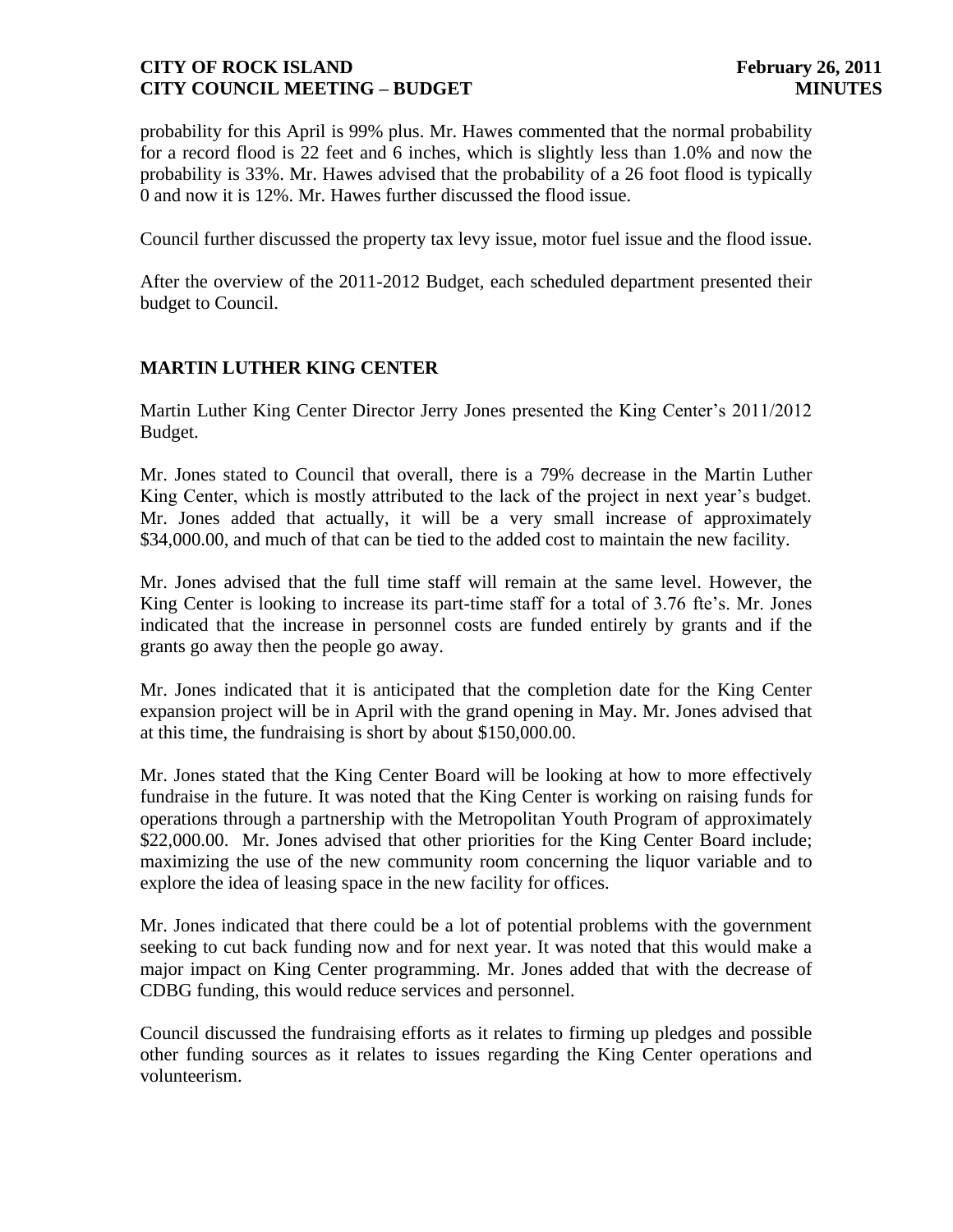### **POLICE**

Police Chief Scott Harris along with Deputy Chief Jeff VenHuizen and Lt. Jason Foy addressed Council and presented the Fiscal Year 2011/2012 Police Budget.

Chief Harris stated that crime was at its lowest level in 2010 for violent crime and overall crime. It was noted that last year, the State of Illinois changed the standard on how agencies report crime to the State. Chief Harris further discussed the process for reporting crime.

Chief Harris advised that the reorganization of the Police Department that was done two (2) years ago has been very important. It has improved communication between the different divisions and enhanced career development opportunities.

Chief Harris indicated that the Police Department received a grant through the Illinois Law Enforcement Alarm System (ILEAS) for five (5) new mobile data terminals that will be utilized in the squad cars. Chief Harris noted that the Fire Department will receive the five (5) mobile data terminals being replaced for use in their emergency vehicles.

Chief Harris stated that the overall budget is approximately \$12.2 million dollars, which is 1% lower than the current budget. It was noted that expenses for the General Fund are 2% lower. Chief Harris advised that an increase in revenues has been budgeted in the areas of Alarm System Permits, DUI Reimbursement and the DUI Fine Law Fund. It was noted that there are new revenue funds that the State of Illinois has created, which include a Crime Lab fee and Failure to Appear fee. Chief Harris stated that the Crime Lab fee will possibly generate \$13,000.00 and there will be a \$70.00 fee for Failure to Appear. Chief Harris indicated that the Illinois State Training Reimbursement, Court Supervision, Code Hearing fees, Court Costs/Fees/Charges and Recovered Property Cash are all revenues that are projected to decrease.

Chief Harris pointed out that there is a change in staffing levels from 112 to 110 employees. It was noted that there are 83 sworn officers, but the Police Department is short two (2) of those positions. Chief Harris stated that personnel expenses are basically at 0%. Chief Harris offered that there is a 17% increase in supplies due to \$26, 000.00 of radio equipment required by the Federal Government. Chief Harris discussed the State Drug Fund and noted that the fund is restricted by the State on what the funds can be used for. Chief Harris added that the space needs analysis for possible consideration of the Police Department facility upgrades will come out of the State Drug Fund.

Council and Chief Harris further discussed the Police Department's proposed 2011/2012 Budget.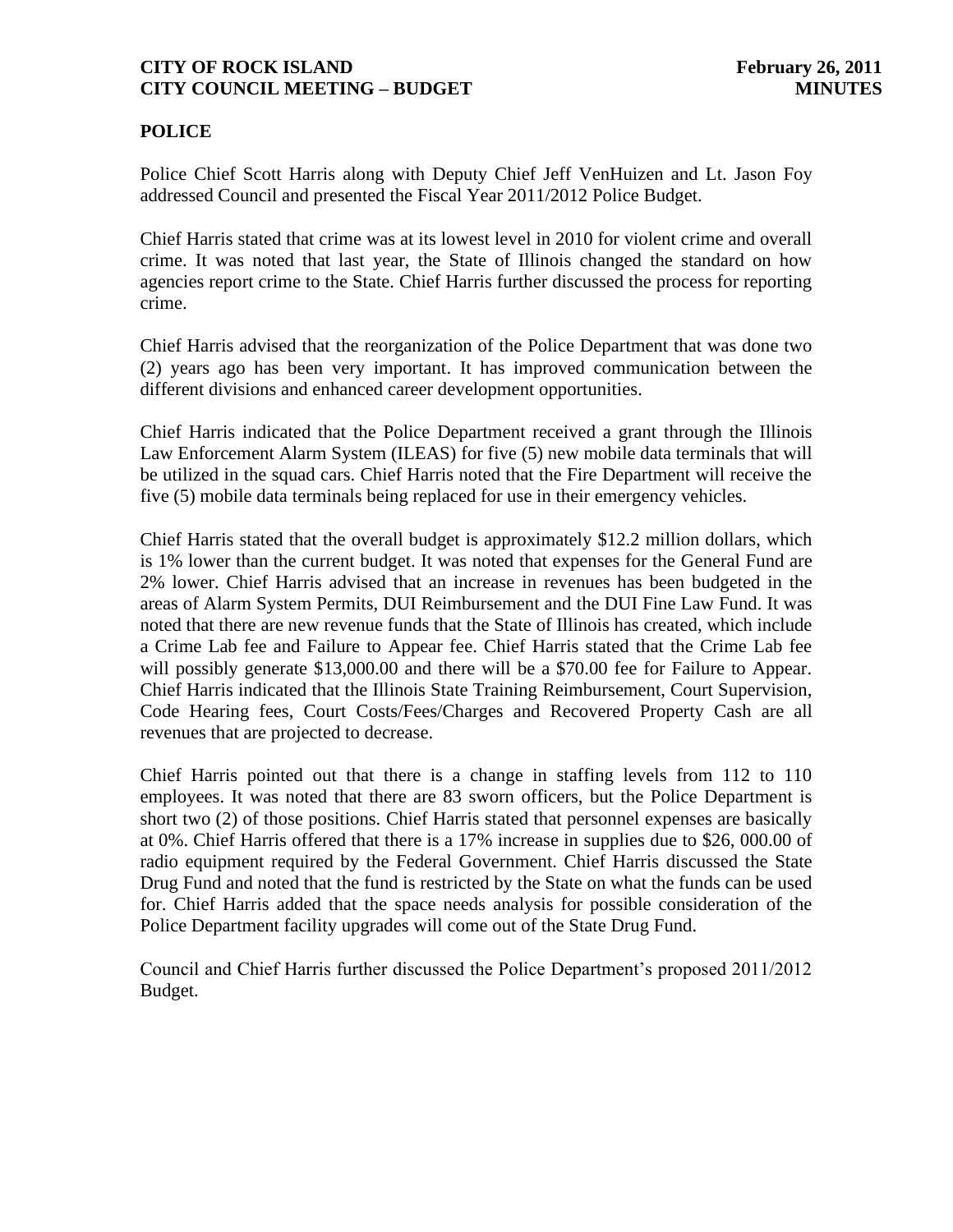#### **CED**

Community and Economic Development Director Greg Champagne accompanied by Planning and Redevelopment Administrator Alan Carmen, Chief Building Official Tom Ayers and Special Projects Manager Sally Heffernan addressed Council and presented their department's 2011-2012 Budget.

Mr. Champagne stated that the department is up one (1) position with the addition of the Administrative Support position. It was noted that there was a \$36,500.00 allocation in General Fund support for that position. Mr. Champagne pointed out that the funding for that position is set up to be 2/3 funded by the General Fund and 1/3 funded with TIF dollars.

Mr. Champagne advised that expenditures are down about \$2 million dollars primarily due to the Neighborhood Stabilization Grant 1 (NSP1).

Mr. Champagne discussed block grant funding as it relates to the Federal Government's reduction in block grant dollars. Mr. Champagne noted that of the 23 full time positions in the department, 17 are supported in some way with block grant dollars. It was noted that with the Federal Government's reduction in block grant funding, this will have a significant impact on staffing in the department. Mr. Champagne stated that this will be monitored very closely.

Mr. Champagne advised that on the economic development side of things, a lot more activity is being seen. It was noted that the department is receiving a lot more leads from Quad Cities First. Mr. Champagne discussed several economic development opportunities.

Mr. Champagne discussed the Neighborhood Stabilization Grant 2 (NSP2) as it relates to housing construction. Ms. Heffernan discussed Quad Cities First as it relates to property sites.

Mr. Ayers discussed the rental residential property inspection program as it relates to the process and proposed changes in fees and incentives concerning rental residential property owners.

Mr. Champagne pointed out that the idea behind the proposal for the change regarding residential property inspections is to make the program do a better job of paying for itself. It was noted that this \$300,000.00 a year program is nowhere near covering costs.

Council further discussed rental residential property inspections and licensing as it relates violations; the proposed increase in fees; the possibility of the increases being passed on to the tenants from the landlords; and funds as it relates to block grant dollars being used to support the program.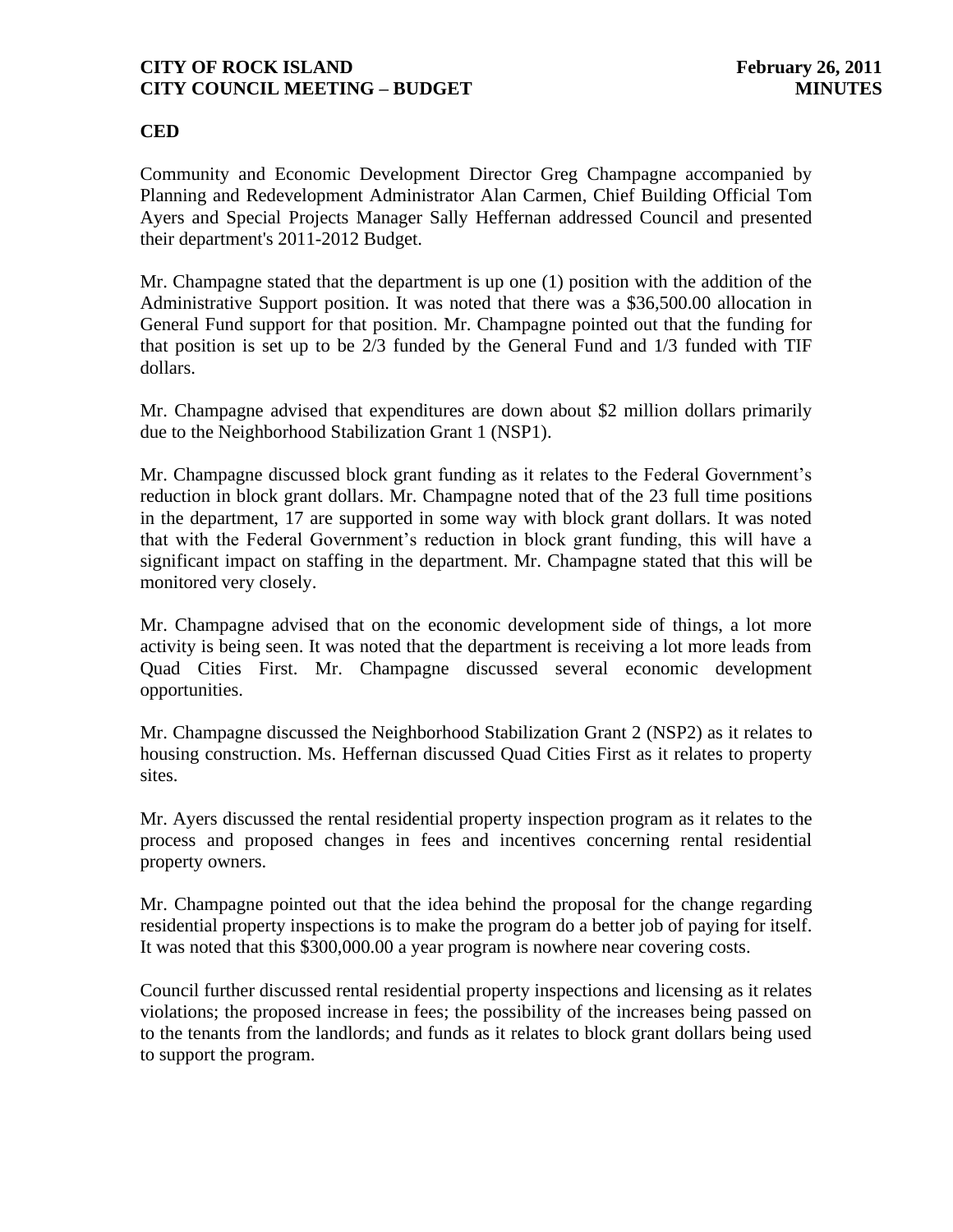After more discussion regarding the rental inspection program, City Manager Phillips stated that staff will follow up with a breakdown of revenues; the expense of the program; and the amount of block grant dollars that go to subsidize the program.

# **LIBRARY**

Library Director Ava Ketter along with Assistant Library Director Amy Penry presented the Library's Fiscal Year 2011-2012 proposed Budget.

Ms. Ketter stated that in the past years, there has been a significant cut in supplies, materials and services. It was noted that for this fiscal year, there is a 3% increase, which is approximately \$127,000.00. Ms. Ketter advised that to make up the \$127,000.00, more books would be cut, which would produce a savings of \$27,000.00 and for the first time, a reduction in staffing is being considered. Ms. Ketter indicated that the budget is built around a reduction in staffing of 1.49 fte's and that reflects 12 furlough days throughout the year. It was noted that the furlough days would have to be negotiated with the UAW. Ms. Ketter explained that in regards to the furlough days, this would be a savings of approximately \$64,000.00. It was noted that all library facilities would be closed to the public for one day a month; services would be curtailed; part-time staff hours would be reduced slightly to make the schedule consistent between the buildings and aid in rotating staff to cover shortages. It was noted that all employees of the library would be subject to furlough days.

Ms. Ketter stated that the materials budget is down 6.0%. It was noted that the increase in services is due to the CIP project, which is the key alarm panel replacement. Ms. Ketter advised that all remaining programs in the budget will be underwritten by the Friends. Ms. Ketter commented that there is an unofficial word that there is the possibility of two (2) retirements midyear, which would create a solid savings in the second half of the fiscal year.

Ms. Ketter advised that the library is in the process of exploring the idea of creating a new shared computer system for the Quad Cities. It was noted that the Request for Qualifications went out this past Wednesday and bids are due back March  $7<sup>th</sup>$ .

Ms. Ketter further discussed the creation of the Quad Cities regional shared library system as it relates to costs and savings. Ms. Ketter also discussed the possibility of a reduction in furlough days as it relates to a probable grant from the Foundation.

Council discussed the Rock Island Library's proposed 2011/2012 Budget.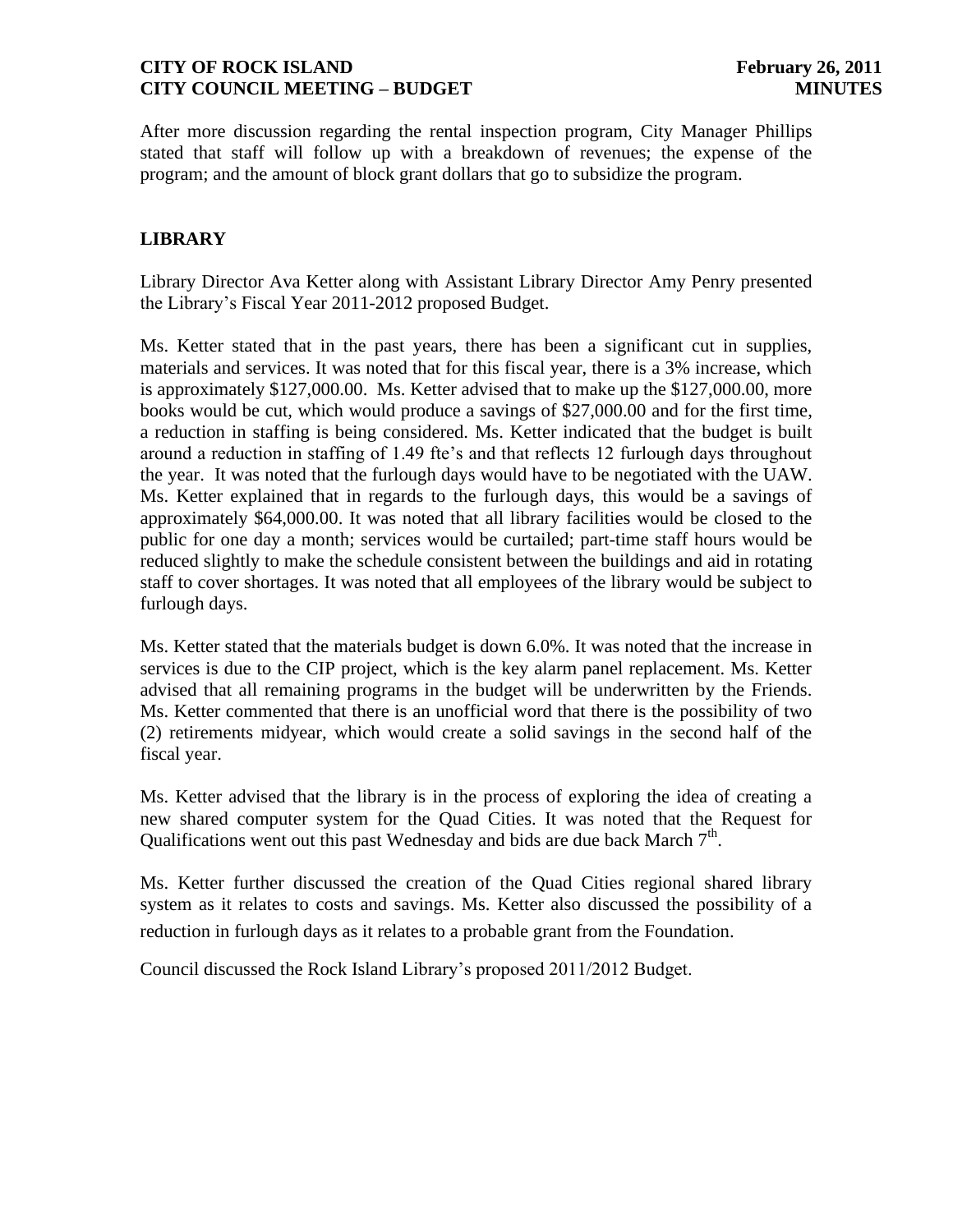#### **FINANCE**

Finance Director Bill Scott, Budget Coordinator Don Reichert and Accounting Supervisor Linda Johnson presented the Finance Department's Budget for Fiscal Year 2011-2012.

Mr. Scott stated that a lot of effort this year went into implementation in the payroll area. Mr. Scott indicated that in financial management, there is a monthly bid on investments and the process has been modified. Budget Coordinator Don Reichert explained the modifications.

Mr. Scott noted that next year, the centralized cash receipting system will be implemented. Mr. Scott added that this will tie everything together (payment collection, processing activities etc.). Mr. Scott advised that it provides a way to connect all collection sources with customer and accounting applications using a single system.

Accounting Supervisor Linda Johnson discussed GASB 54 regarding fund balance reporting. Ms. Johnson stated that this basically redefines the governmental fund balances. Ms. Johnson indicated that currently, the fund balances are described as reserved and unreserved. It was noted that the GASB 54 established categories depicting the relative strength of the constraints that control how specific amounts can be spent. Ms. Johnson commented that the Finance Department will possibly implement this standard this fiscal year.

Mr. Scott advised that the Finance Department is currently working on improving the purchase card process in three (3) areas. Mr. Scott added that in the budget, there is revenue included for rebates based on volume of purchases. The second area includes improving the process for recording payments and the third area includes looking at liability issues surrounding those cards. Mr. Scott indicted that for the future, a document imaging system would be a good investment city wide. Mr. Scott further discussed the system.

Budget Coordinator Don Reichert indicated that the total department is up14%, which is \$202,185.00. It was noted that personnel is up 7% due to a new area in severance pay that was added and education has slightly been increased. Mr. Reichert advised that services increased 8%, some of which was due to budgeting for more postage in regards to the banking services contract. It was noted that there is an increase in financial services due to the auditors extra cost of doing the ARRA (stimulus) grants. Mr. Reichert advised that a new area for the Finance Department next year is in capital, which is \$23,210.00 being budgeted for three (3) workstations. Mr. Reichert stated that transfers is up due to the doubling of the transfer from the General Fund to the Martin Luther King Center from \$40,000.00 in Fiscal Year 2010/2011 to \$82,650.00 in Fiscal Year 2011/2012 and that covers operational costs. Mr. Reichert added that contingency has increased by 12%.